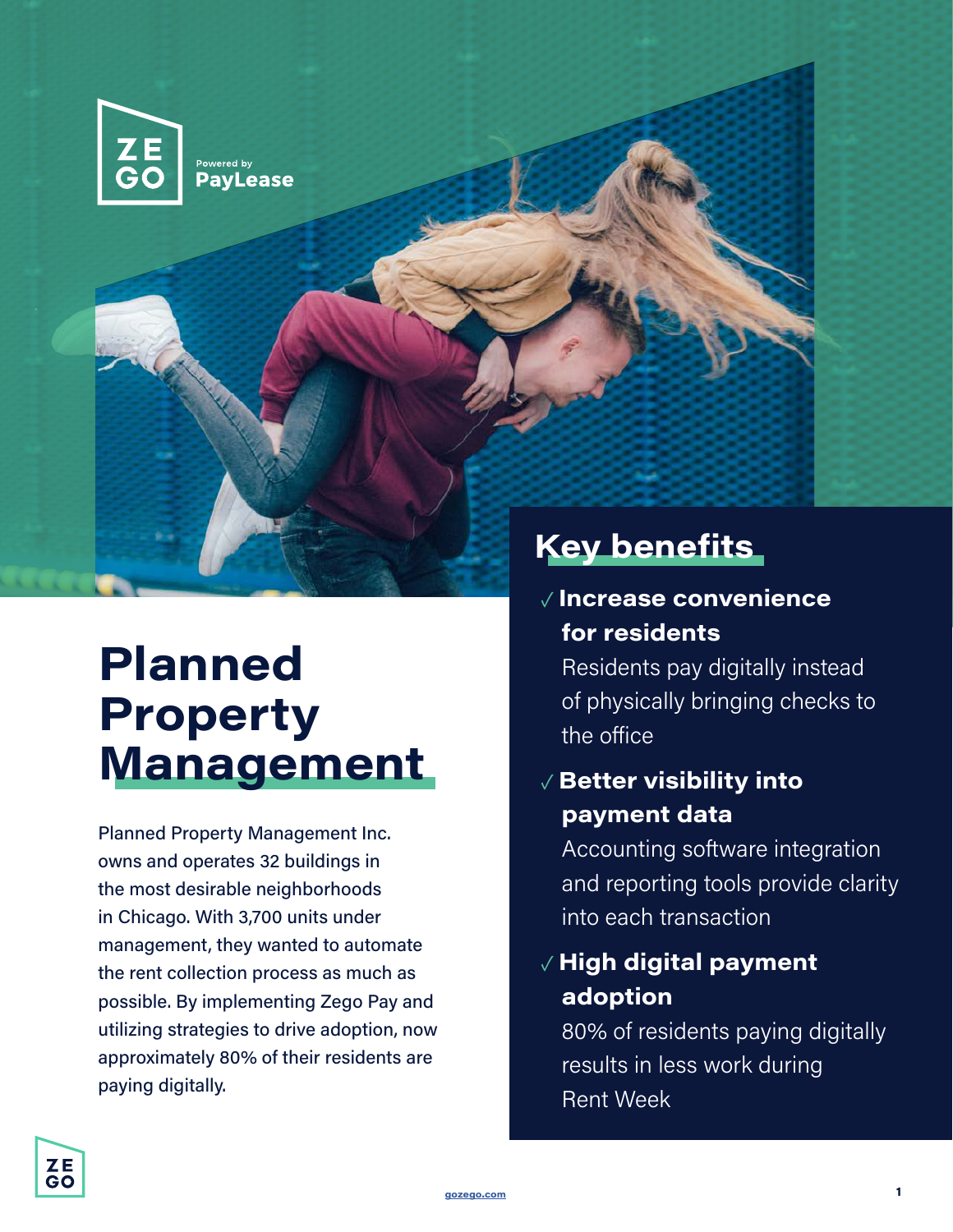**"I would estimate at least 80% of our tenants have used Zego at least once. It is so much easier than writing a check and adoption has grown considerably within our tenant base. Zego makes our lives so much easier and I have already recommended them to other management firms."**

**— Mary Francis, Collections Manager, Planned Property Management**



# **The challenge**

Planned Property Management had two specific goals in mind when looking for a payments vendor. First, they wanted a solution that would provide maximum convenience for both residents and property managers. Smooth integration with Unix was high on the list, along with comprehensive reporting and notifications. Second, Planned Property Management wanted to achieve a high tenant adoption rate of the service to achieve the full benefits of automating payments. They sought a provider who would be committed to working with clients to obtain those results.

### **The solution**

Zego's user friendly interface, integration with Unix and breadth of reporting tools won over Planned Property Management. "We selected Zego over other vendors because their technology worked best with Unix, our property management software," said Mary Francis, Collection Manager at Planned Property Management. "Their customer service was very strong and they offered more reporting tools and features than other vendors," she added.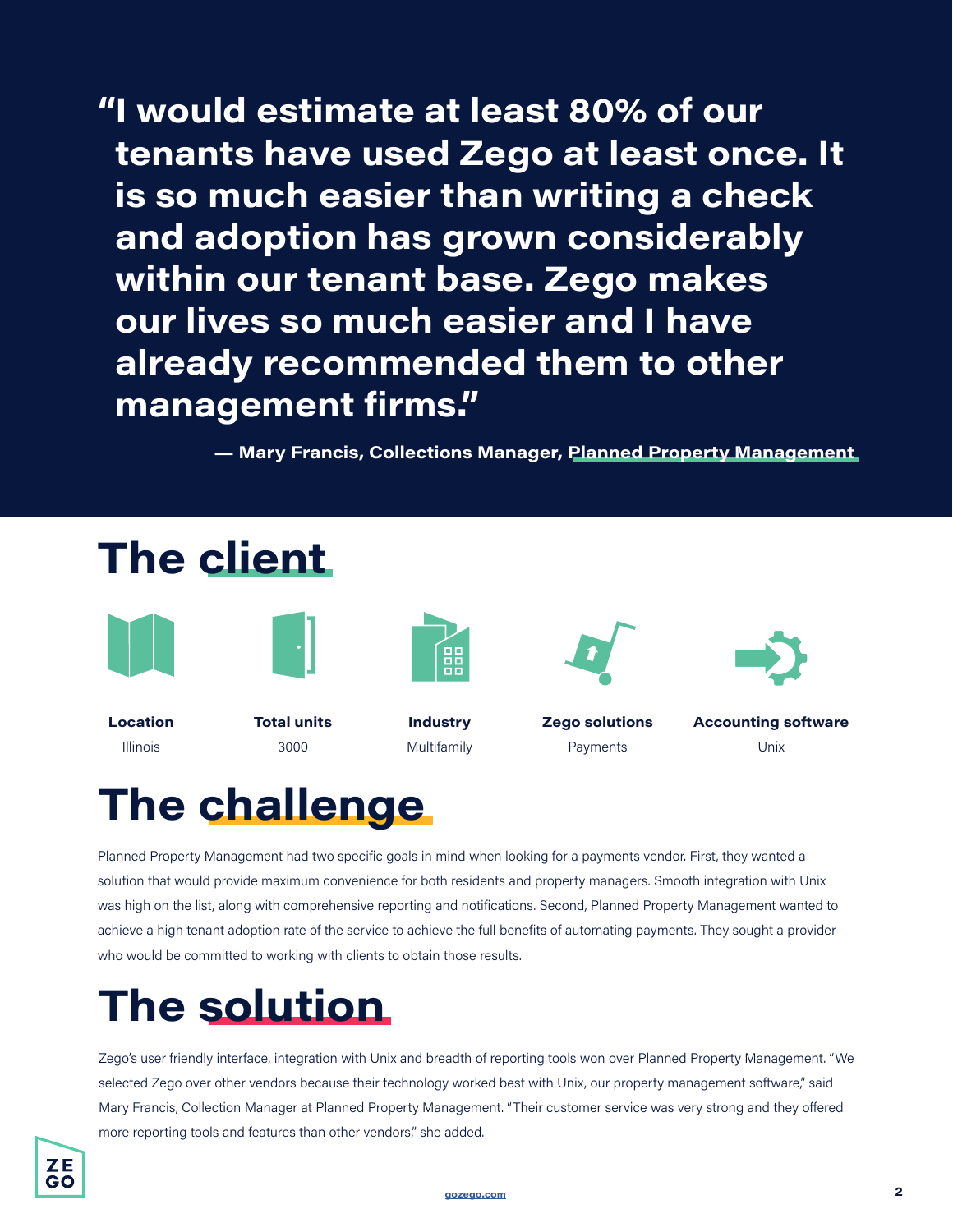With goals of achieving a high utilization rate, Planned Property Management turned to Zego's account management team for guidance on cost-effective ways to maximize resident adoption. Planned Property Management decided to incur processing fees on the resident's behalf the first time they paid with Zego. After the first payment, the resident would incur the modest convenience fee.

# **The result**

Planned Property Management has seen a number of their residents utilize the Zego's service. "I would estimate at least 80% of our tenants have used Zego at least once. It is so much easier than writing a check and adoption has grown considerably within our tenant base," Francis said. "Zego also regularly provides us with marketing materials so we can remind our residents about their payment options. Zego makes our lives so much easier and I have already recommended them to other management firms."